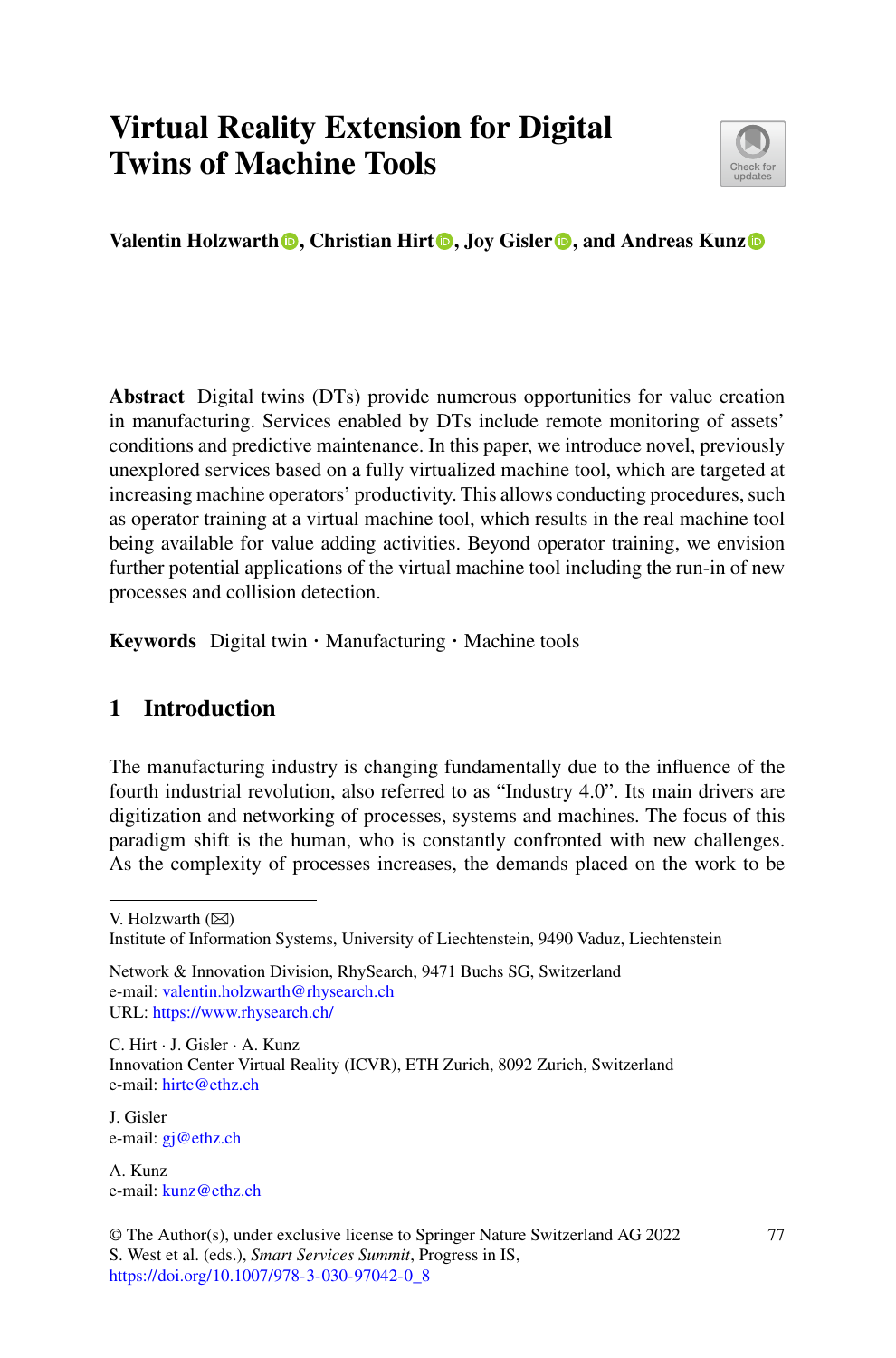performed increase significantly. It is expected that employees will cope with the increasing range of tasks in their daily work routine as usual. Shortened periods of action, however, require an increased understanding and ability to learn, which cannot or only partially be guaranteed with proven training and support measures.

At the same time, providers of industrial equipment, such as machine tool manufacturers, face increasing customer demand for services that complement or even replace their traditional product-based offering. A recent example is the Equipmentas-a-Service (EaaS) offering by DMG MORI,<sup>1</sup> one of the world's leading manufacturers of machine tools. Within this service, customers enroll for an annual subscription combined with an hourly usage fee. The subscription not only includes machine delivery, commissioning and maintenance, but also the training of machine operators. However, the training of machine operators is a challenging endeavor, since operators have to travel to a training center for multiple days and are unavailable for value adding activities during this time. Thus, training services that can be accessed on-demand and location-independent would be favored from the perspective of a machine tool manufacturer and machine operator. While currently available e-learning systems and instructional videos partly satisfy this need, they come with a major drawback: They cannot ensure that the machine operator can transfer the acquired theoretical knowledge onto the real machine tool.

Within this work, we propose a novel, previously unexplored solution to mitigate the issue by harnessing the digital twin (DT). This DT is comprised of a fully virtualized machine tool that can be accessed through virtual reality (VR) technology. By these means, operating, maintenance, and repair procedures can be trained without requiring the real machine tool. This is not only useful for new operators, but also for simulating changes in work procedures, re-training experienced operators, and knowledge transfer between production facilities. Unlike prior approaches, which require the cumbersome remodeling of both, machine tool behavior and geometry, our DT enables additional services even beyond the main use-case of operator training. Such additional services include virtual commissioning of new machines, run-in of new production processes and virtual process setups, providing insight, if and how a desired product can be manufactured on a given machine.

In combination, these opportunities will shorten the time-to-market for the machine tool manufacturer. Furthermore, the machine operator will benefit from a significant reduction in the time between ordering a machine tool and its productive use. These benefits can be only realized by having the machine tool's DT at hand, which will result in a competitive advantage for the machine manufacturer and create further value (e.g. through increased sales or novel monetization strategies).

<span id="page-1-0"></span><sup>1</sup> [https://de.dmgmori.com/produkte/payzr.](https://de.dmgmori.com/produkte/payzr)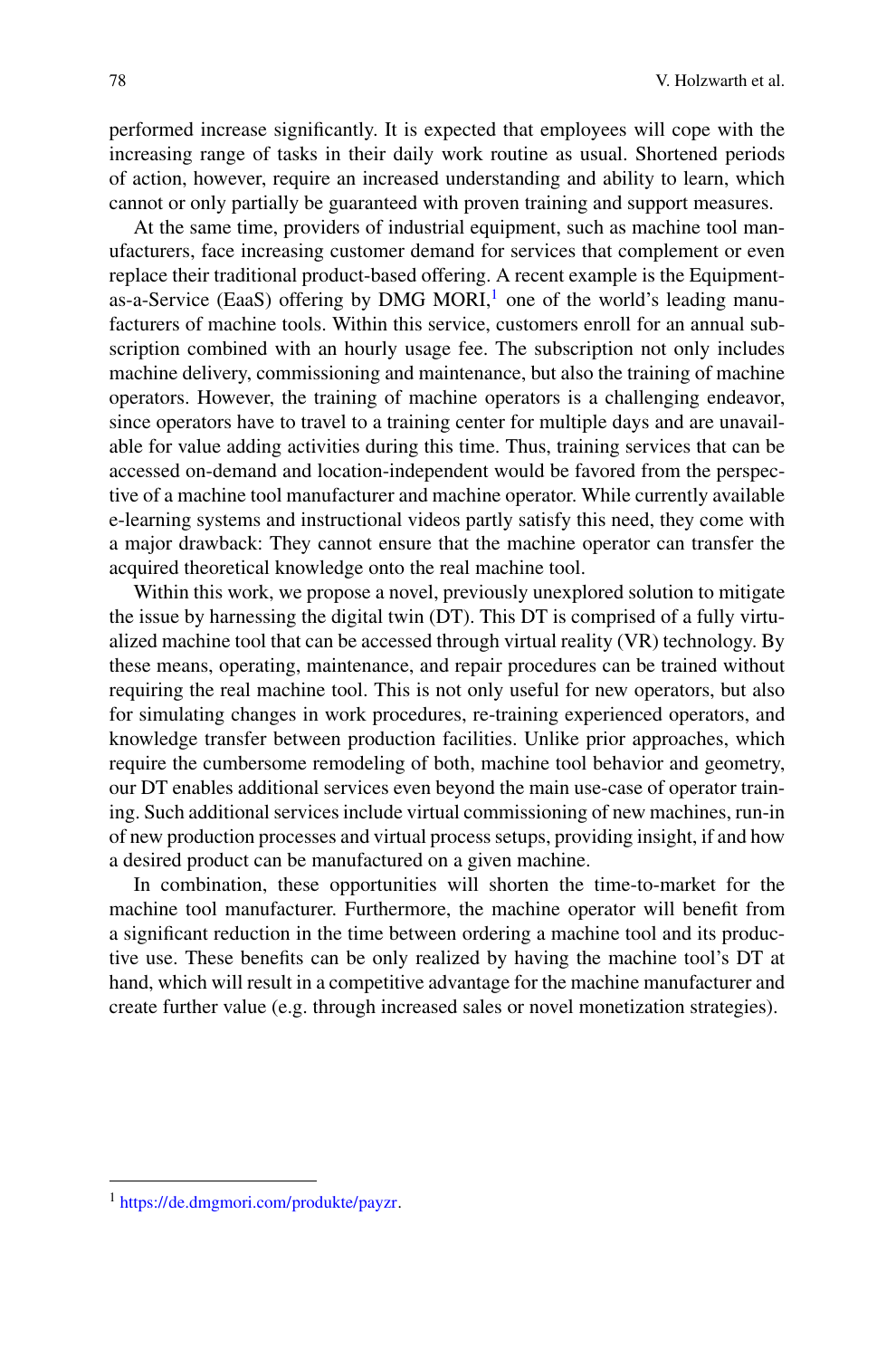#### **2 Related Work**

The DT of a machine tool can be defined as an entire representation of a machine, comprising geometric data, machine control, as well as live data from the real machine (Davis et al., [2012](#page-6-0); Grieves & Vickers, [2017](#page-6-1)). This replaces former hardware-in-theloop approaches (Dierssen, [2002\)](#page-6-2) and enables various industrial applications, such as maintenance planning for aircrafts (Kraft, [2016](#page-6-3)) and optimizing production processes for punching machines (Moreno et al., [2017\)](#page-7-0).

While these approaches do not yet have a maturity level to be widely used in industry, leading software companies in mechanical engineering are creating their own packages for the DT as a platform for establishing the it in a wider context (Magargle et al., [2017\)](#page-6-4). However, according to Luo et al. [\(2019](#page-6-5)), the DT requires the availability of sensor data stemming from the real machine e.g., for deep learning prediction of service intervals (Luo et al., [2020\)](#page-6-6), motion compensation (Liu et al., [2021\)](#page-6-7), or for an automated machine reconfiguration (Leng et al., [2020\)](#page-6-8). Thus, the DT always follows the behavior of the real machine tool. This paradigm limits the potentials for DT-enabled value creation to the cases, where the real machine tool is operational and has already produced enough data for the desired analysis. Another substantial element, which has yet been investigated by only few works, is the interface through which the DT can be accessed by the machine operator (Ma et al., [2019](#page-6-9)). For this interface, VR technology is highly favorable, since it allows the machine operator to interact with the DT in an analogue manner than with the real machine tool. In this context, prior works have already investigated on utilizing VR technology for machine tool training (Hirt et al.. [2021](#page-6-10)), commissioning (Pérez et al., [2020](#page-7-1)), and industrial workplace analysis (Gorobets et al., [2021\)](#page-6-11).

#### **3 Contribution**

Based on the identified research gap and the machine tool operators' demand for novel services, we develop a concept for implementing a DT, which can be accessed through VR technology. This concept is envisioned for the use case of machine tool operator training, which traditionally comes with numerous disadvantages.

Current training of machine operators is conducted through: (i) a hands-on training on a new machine, (ii) having a hands-on training on an arbitrary machine for the same purpose, or (iii) visiting a training center, which is operated by the machine tool manufacturer. All three approaches come with specific disadvantages:

(i) When the new machine tool is delivered to the machine operator's site, no trained personnel is available. This leads to a delay in utilizing the machine tool for value-adding activities. Further, the machine tool consumes energy and raw materials also during training. Additionally, during training the likeliness of machine damage due to faulty operation is increased. Moreover, a second person is required as an instructor.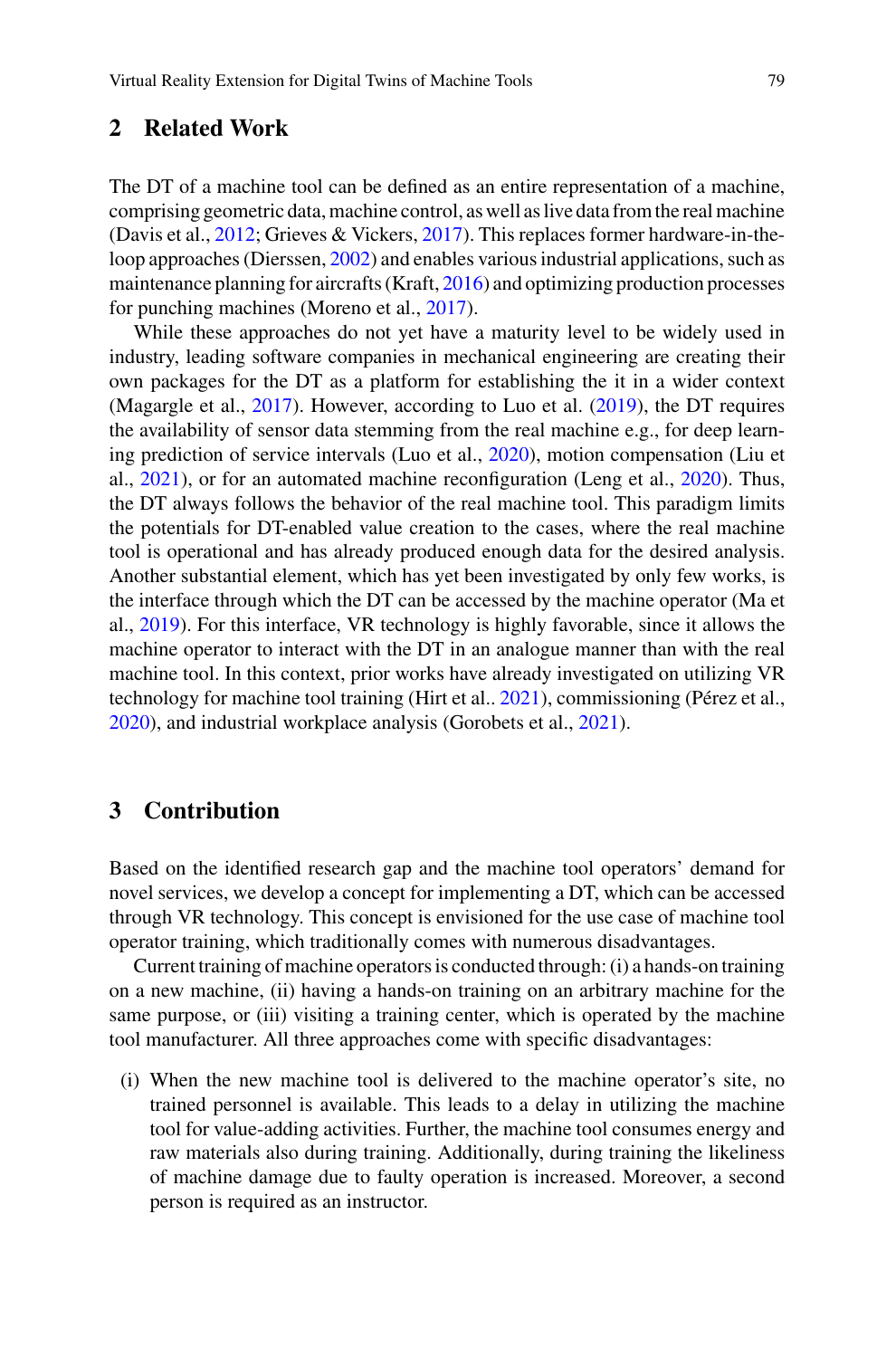- (ii) The machine operator to be trained by an instructor only gains basic knowledge, but not the specific skills required for the new machine. Again, the machine being used for training is non-productive for this period of time and requires raw materials and energy for the training.
- (iii) The person to be trained has to travel and is thus not available for production and operating other machines. Again, an instructor is required and the machine consumes energy and raw material during the training.

Based on available software packages, we develop a concept for a VR extension for the DT of a machine tool, which allows the machine operator to be fully immersed and to behave similarly as with a real machine, including real walking and interaction with the virtualized human-machine interface. We employ a first person learning perspective, which is proven to be more effective than the third person perspective, which is typically used in traditional training (Hirt et al., [2021](#page-6-10)). The concept also comprises a software architecture that allows for a seamless integration of such a virtual learning environment into existing business processes and data flows (see Fig. [1\)](#page-3-0).

The novelty of this concept is that it significantly reduces the modeling effort, since it automatically retrieves data from existing sources, such as the virtualized machine control, virtual machine and tooling geometry, as well as its simulation model for control commands. Moreover, this concept also proceeds from an animated machine to a simulated machine, since it also integrates the virtualized machine control in real-time. Since the data, which is combined and integrated within a game engine can also be deployed standalone, the machine operators that access the DT are not required to set up any additional software. This also allows for connecting multiple stakeholders with the same DT in real time, which is beneficial for collective learning and problem solving (see Fig. [2\)](#page-4-0).



<span id="page-3-0"></span>**Fig. 1** The concept of the proposed VR extension for the DT of a machine tool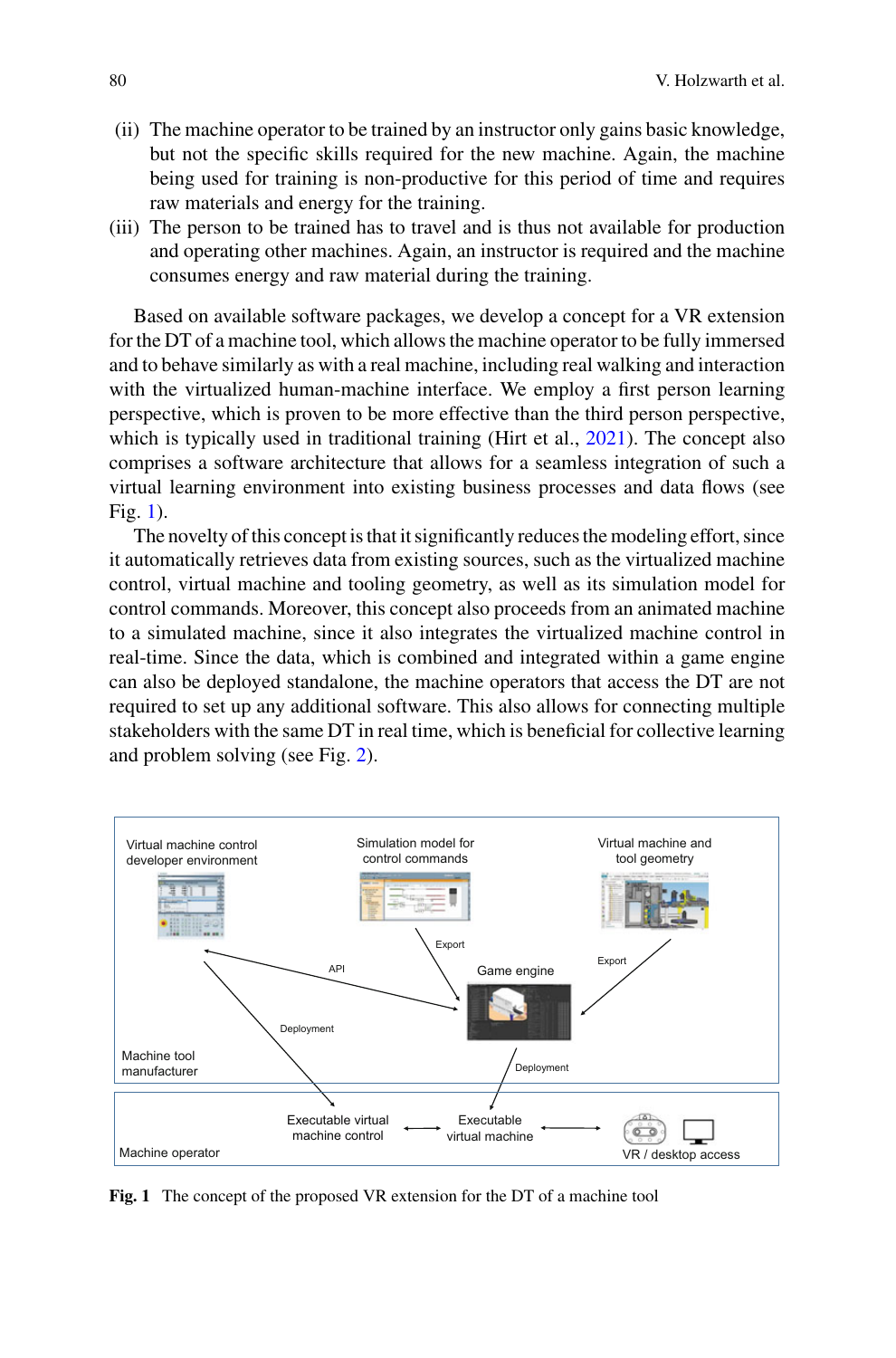

<span id="page-4-0"></span>**Fig. 2** Connecting multiple stakeholders with the same DT in real-time

### **4 Initial Implementation**

In a first implementation, we show the feasibility of the developed concept within a training scenario for using the virtualized machine control along with the virtual machine. Figure [3](#page-4-1) provides an overview of a machine operator's view in VR, which is provided by the HTC Vive Pro VR System including the Vive Wireless Adapter.

Within the training scenario, the machine operator is instructed to do the following tasks:



<span id="page-4-1"></span>**Fig. 3** The machine operator's view in VR, including an assignment board on the left and the virtual machine tool including the virtualized machine control on the right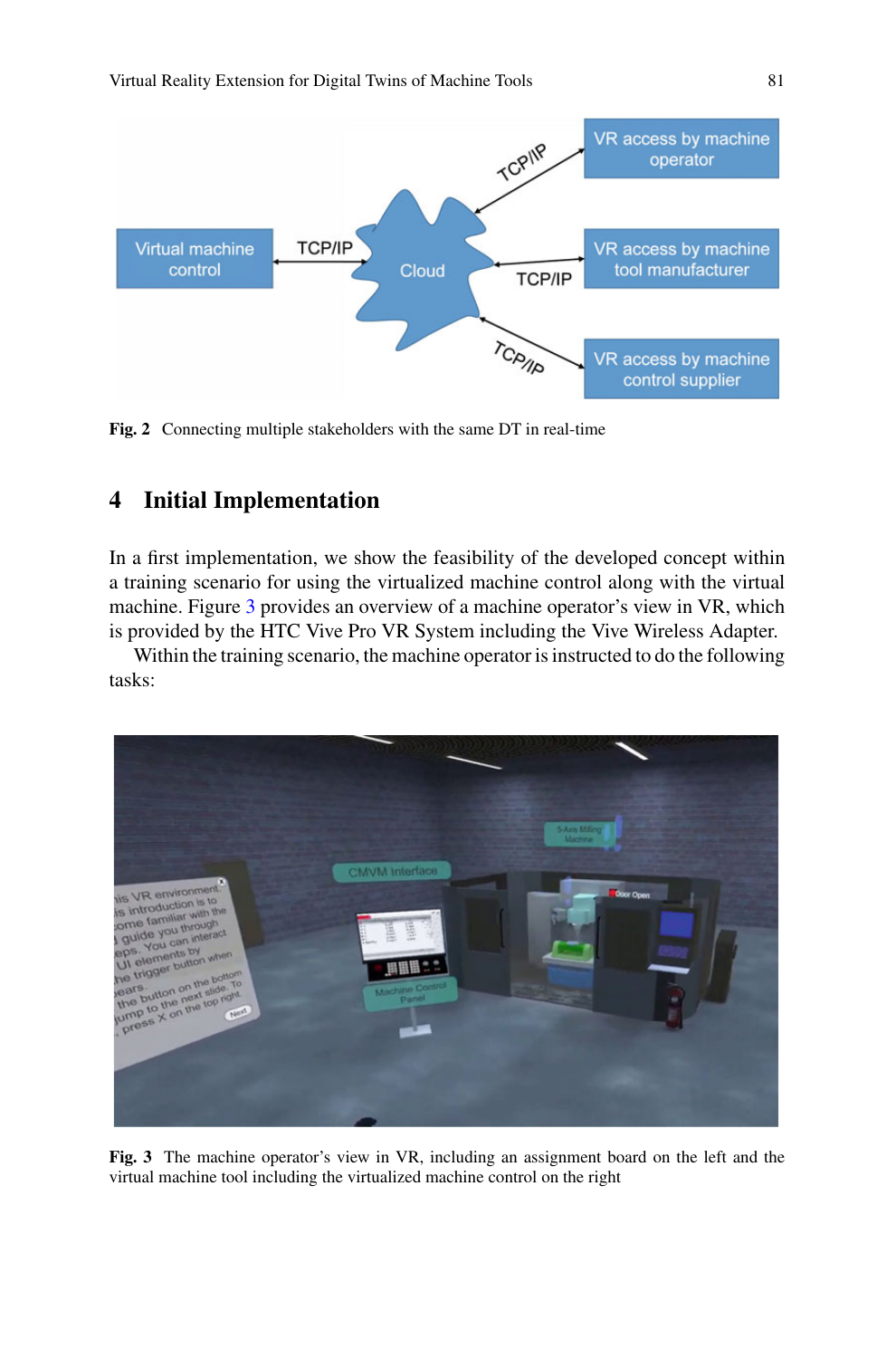

**Fig. 4** A machine operator accessing the machine's DT through VR (left) and a VR view of the virtualized Human-Machine Interface (HMI) (right)

- <span id="page-5-0"></span>– Pick up safety helmet in left cabinet
- Put on helmet
- Pick up work piece
- Place work piece in machine
- Replace air filter
- Close door

Whenever a task is completed, the machine operator presses a button on the game controller to switch to the next task. Once these initial tasks are completed, the machine operator has to overwrite the programmable logic controller (PLC) variables to access the machine control and to run the machine in a manual jog mode (see Fig. [4\)](#page-5-0).

Afterwards, the machine can be run in auto mode, which allows the user to observe the program sequence. Finally, the user can access and read the machine simulation data.

## **5 Conclusion and Future Work**

Within this work, we have proposed and initially implemented a VR extension for the DT of a machine tool. The preliminary implementation focuses on a training scenario for machine operators. Future work will focus on the verification of the training scenario within a user study with machine operators as participants. Furthermore, additional use cases will be implemented and verified along the machine tool life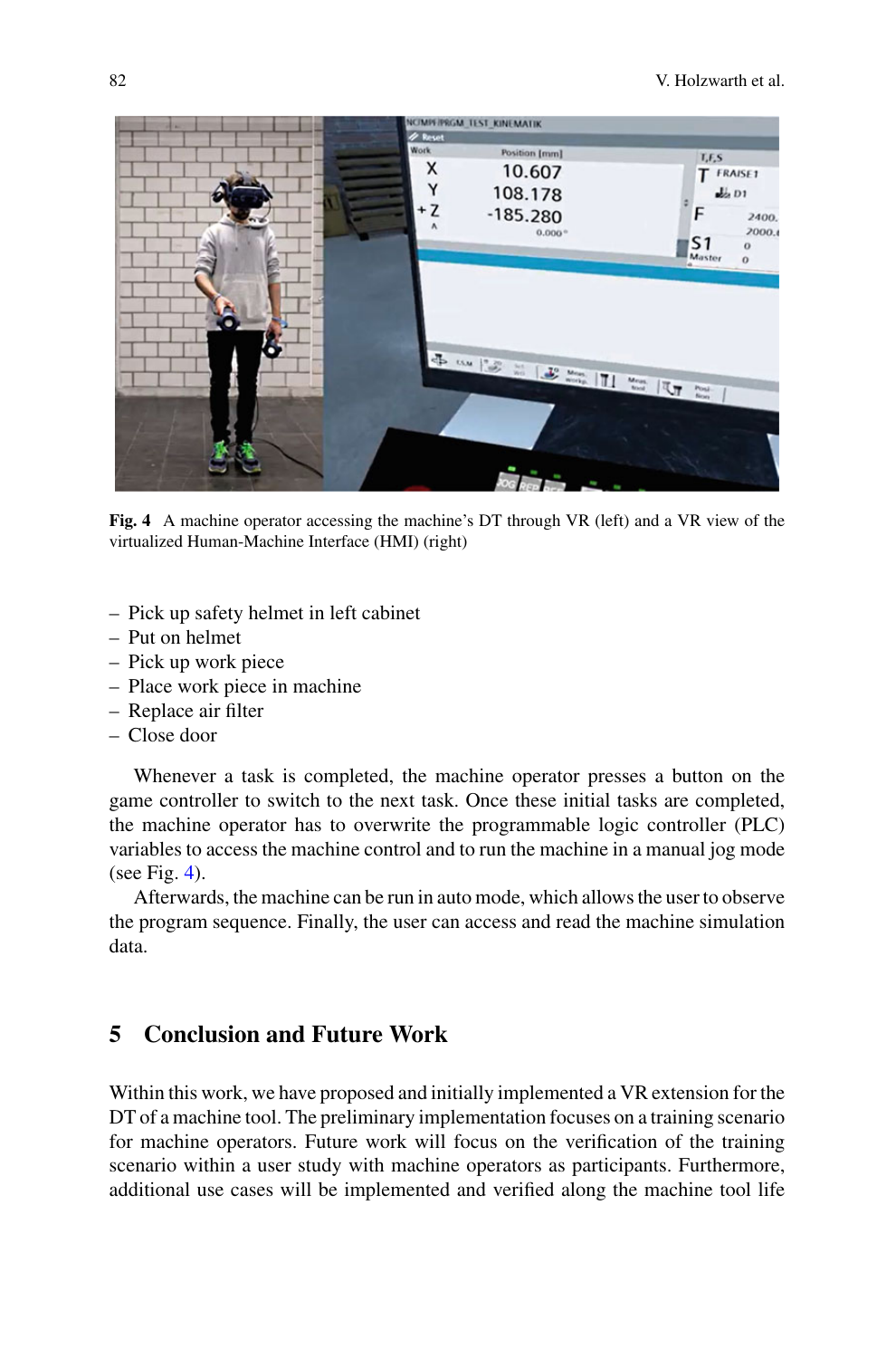cycle, such as virtual commissioning, virtual process setups and virtual run-in of new processes. Finally, the concept should be generalized by implementing different types of machine tools and rolled out by integrating the VR extension for the DT of machine tools in the service portfolio of machine tool manufacturers.

**Acknowledgements** This work was funded by the Swiss Innovation Agency as part of the Project 36484.1 IP-ICT. Additionally, the authors would like to thank Noah Isaak for his valuable contributions.

#### **References**

- <span id="page-6-0"></span>Davis, J., Edgar, T., Porter, J., Bernaden, J., & Sarli, M. (2012). Smart manufacturing, manufacturing intelligence and demand-dynamic performance. *Computers & Chemical Engineering, 47*, 145– 156. <https://doi.org/10.1016/j.compchemeng.2012.06.037>
- <span id="page-6-2"></span>Dierssen, S. (2002). Systemkopplung zur komponentenorientierten Simulation digitaler Produkte. Ph.D. thesis, ETH Zurich, Switzerland. <https://doi.org/10.3929/ETHZ-A-004449420>
- <span id="page-6-11"></span>Gorobets, V., Holzwarth, V., Hirt, C., Jufer, N., & Kunz, A. (2021). A VR-based approach in conducting MTM for manual workplaces. *International Journal of Advanced Manufacturing Technology, 117*(7–8), 2501–2510. <https://doi.org/10.1007/s00170-021-07260-7>
- <span id="page-6-1"></span>Grieves, M., & Vickers, J. (2017). Digital twin: Mitigating unpredictable, undesirable emergent behavior in complex systems (pp. 85–113). Springer, Cham. [https://doi.org/10.1007/978-3-319-](https://doi.org/10.1007/978-3-319-38756-7_4) [38756-7\\_4](https://doi.org/10.1007/978-3-319-38756-7_4)
- <span id="page-6-10"></span>Hirt, C., Spahni, M., Kompis, Y., Jetter, D., & Kunz, A. (2021). Virtual reality training platform for a computer numerically controlled grinding machine tool. *International Journal of Mechatronics and Manufacturing Systems, 14*(1), 1–17. <https://doi.org/10.1504/ijmms.2021.115460>
- <span id="page-6-3"></span>Kraft, E. M. (2016). The air force digital thread/digital twin-life cycle integration and use of computational and experimental knowledge. In *54th AIAA aerospace sciences meeting*. [https://doi.](https://doi.org/10.2514/6.2016-0897) [org/10.2514/6.2016-0897](https://doi.org/10.2514/6.2016-0897)
- <span id="page-6-8"></span>Leng, J., Liu, Q., Ye, S., Jing, J., Wang, Y., Zhang, C., Zhang, D., & Chen, X. (2020). Digital twindriven rapid reconfiguration of the automated manufacturing system via an open architecture model. *Robotics and Computer-Integrated Manufacturing, 63*, 101895. [https://doi.org/10.1016/](https://doi.org/10.1016/j.rcim.2019.101895) [j.rcim.2019.101895](https://doi.org/10.1016/j.rcim.2019.101895)
- <span id="page-6-7"></span>Liu, K., Song, L., Han, W., Cui, Y., & Wang, Y. (2021). Time-varying error prediction and compensation for movement axis of cnc machine tool based on digital twin. IEEE Trans. Ind. Inf. 109–118. <https://doi.org/10.1109/TII.2021.3073649>
- <span id="page-6-6"></span>Luo, W., Hu, T., Ye, Y., Zhang, C., & Wei, Y. (2020). A hybrid predictive maintenance approach for cnc machine tool driven by digital twin. *Robotics and Computer-Integrated Manufacturing, 65*, 101974. <https://doi.org/10.1016/j.rcim.2020.101974>
- <span id="page-6-5"></span>Luo, W., Hu, T., Zhang, C., & Wei, Y. (2019). Digital twin for cnc machine tool: Modeling and using strategy. *Journal of Ambient Intelligence and Humanized Computing, 10*(3), 1129–1140. <https://doi.org/10.1007/s12652-018-0946-5>
- <span id="page-6-9"></span>Ma, X., Tao, F., Zhang, M., Wang, T., & Zuo, Y. (2019). Digital twin enhanced human-machine interaction in product lifecycle. *Procedia CIRP, 83*, 789–793. [https://doi.org/10.1016/J.PROCIR.](https://doi.org/10.1016/J.PROCIR.2019.04.330) [2019.04.330](https://doi.org/10.1016/J.PROCIR.2019.04.330)
- <span id="page-6-4"></span>Magargle, R., Johnson, L., Mandloi, P., Davoudabadi, P., Kesarkar, O., Krishnaswamy, S., Batteh, J., & Pitchaikani, A. (2017). A simulation-based digital twin for model-driven health monitoring and predictive maintenance of an automotive braking system. In *Proceedings of the 12th International Modelica Conference*, Prague, Czech Republic, May 15–17, 2017 (pp. 35–46). Linköping University Electronic Press. <https://doi.org/10.3384/ecp1713235>